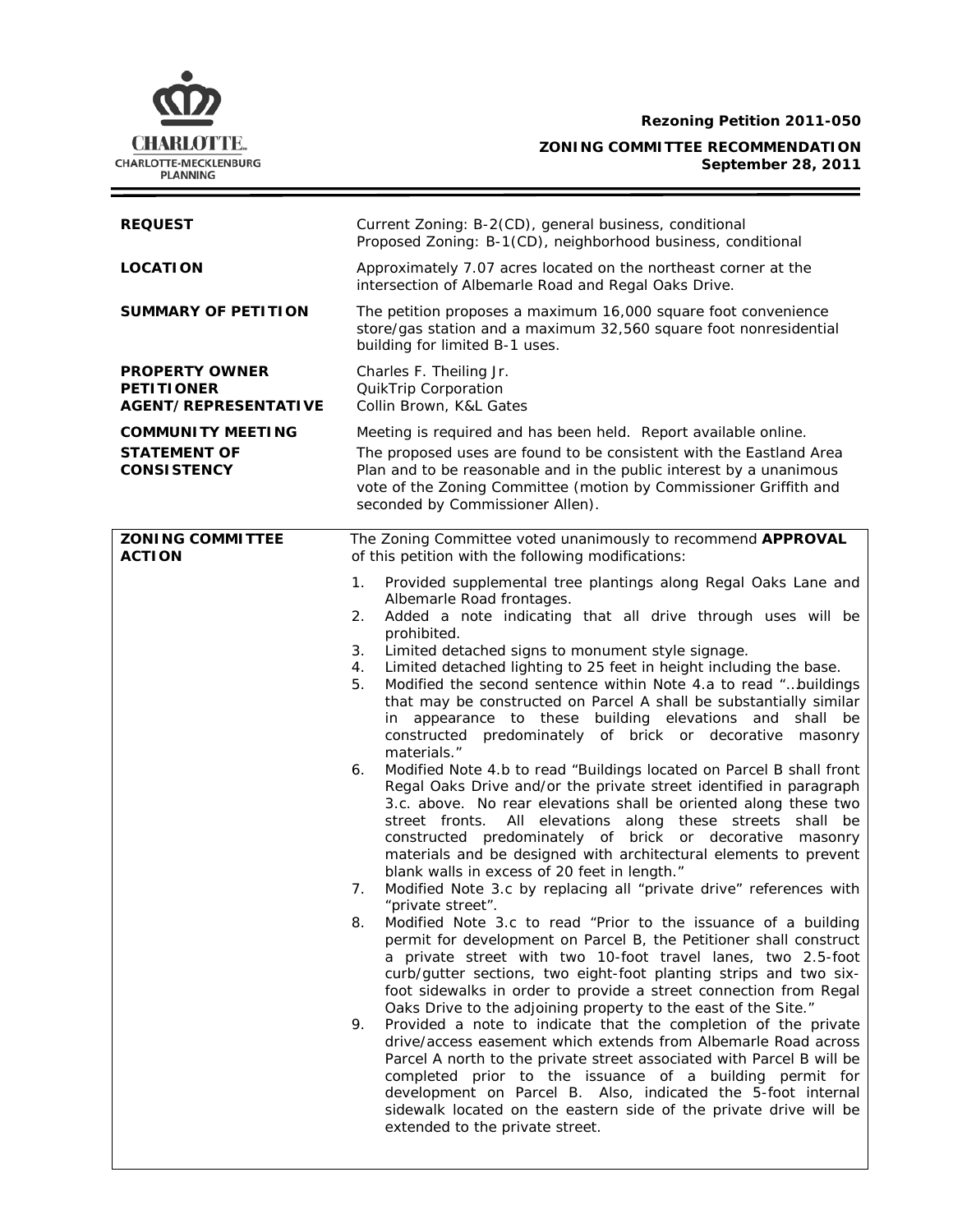|                                              | 10. Removed information related to parking from the site data table<br>on sheet RZ-1.<br>11. Amended the site plan to reflect 7.07 acres.<br>12. Addressed CDOT issues regarding the private street cross section<br>and the 16-foot maximum width of the right-in only driveway from<br>Regal Oaks Drive.<br>13. Removed the second<br>paragraph under Note<br>"General<br>$\mathbf{1}$<br>Provisions". |                                                                                                           |  |
|----------------------------------------------|----------------------------------------------------------------------------------------------------------------------------------------------------------------------------------------------------------------------------------------------------------------------------------------------------------------------------------------------------------------------------------------------------------|-----------------------------------------------------------------------------------------------------------|--|
| <b>VOTE</b>                                  | Motion/Second:<br>Yeas:<br>Nays:<br>Absent:<br>Recused:                                                                                                                                                                                                                                                                                                                                                  | Phipps/Allen<br>Allen, Fallon, Griffith, Johnson, and, Phipps<br>None<br><b>None</b><br><b>Zoutewelle</b> |  |
| <b>ZONING COMMITTEE</b><br><b>DISCUSSION</b> | Staff presented the petition to the Zoning Committee and indicated all<br>outstanding issues have been addressed.                                                                                                                                                                                                                                                                                        |                                                                                                           |  |
|                                              | Committee members discussed the proposed uses and question if the<br>proposed gas station was replacing an existing gas station at the<br>corner of W.T. Harris Boulevard and Albemarle Road. Staff stated that<br>the facility would be in addition to the existing gas stations in the<br>area.                                                                                                        |                                                                                                           |  |
| <b>STAFF OPINION</b>                         | Staff agrees with the recommendation of the Zoning Committee.                                                                                                                                                                                                                                                                                                                                            |                                                                                                           |  |

# **FINAL STAFF ANALYSIS (Pre-Hearing Analysis online at [www.rezoning.org](http://www.rezoning.org/))**

## **PLANNING STAFF REVIEW**

#### • **Background**

This subject property was part of a larger 12.3-acre rezoning approved in 1994 (petition 1994- 40). This previously approved rezoning allowed for a 90,000 square foot shopping center with two outparcels and included the adjoining property to the east.

# • **Proposed Request Details**

The site plan accompanying this petition contains the following provisions:

- Two developable parcels:
	- Parcel A limited to a 16,000 square feet building for a convenience store/gas station.
	- Parcel B limited to a maximum buildable area of 32,560 square feet for all uses within the B-1 district excluding convenience stores, service stations, and restaurants with drivethrough windows.
- Building height limited to 30 feet.
- Building elevations provided for Parcel A development.
- Buildings within Parcel B shall front or have a side elevation along Regal Oaks Lane and such elevation shall be predominately brick or decorative masonry material.
- An eight-foot planting strip and six-foot sidewalk to be installed along both Albemarle Road and Regal Oaks Drive.
- All lighting shall be fully shielded with full cut-off fixtures.
- No "wall pak" type lighting shall be allowed. Wall mounted decorative lighting fixtures such as sconces are permitted.
- A cross access easement will be provided to allow a private street connection from Regal Oaks Drive to the vacant property east of the subject site.